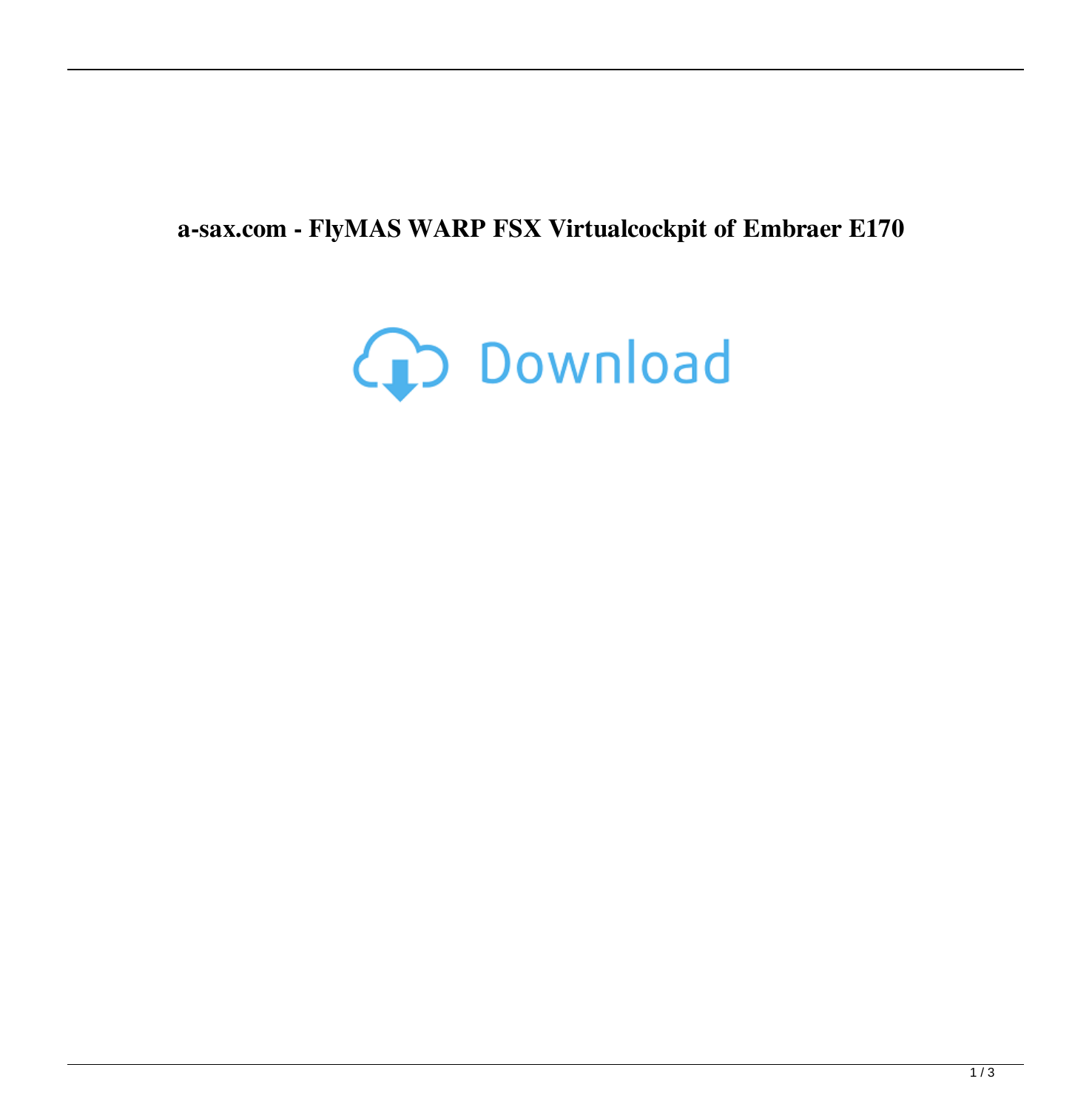Category: Flight Simulator 2004 - Aircraft Repaints, Textures and Modifications. VORM-1 - VirtualCol VP-ACG - Virtual Varig Brasil. Category: Flight Simulator X - Aircraft Repaints, Textures and Modifications. Premier Aircraft Design E-190 in São Paulo Airlines colors. A repaint of the AI Aardvark Embraer EMB-190 model for AI traffic. Category: Flight Simulator 2004 - Aircraft Repaints, Textures and Modifications. Premier Aircraft Design Embraer E-Jet VIRTUAL. Texture for the payware E-Jets EMB-190 by Premier Aircraft Design. Category: Flight Simulator X - Aircraft Repaints, Textures and Modifications. Premier Aircraft Design E-190 from the Ejets payware package in Canadian Virtual Airline colors. Category: Flight Simulator 2004 - Aircraft Repaints, Textures and Modifications. E-Jets payware - Embraer 190 - VirtualCol - XF2. Flight Performance Technologies, LLC.. Category: Flight Simulator X - Aircraft Repaints, Textures and Modifications. VORM-1 VirtualCol VP-ACG - Virtual Varig Brasil Category: Flight Simulator 2004 - Aircraft Repaints, Textures and Modifications. FACTOR X E-190 - VIDEO TRAINING LTK AND FACTOR X LTK. Free Download. all 3 events. There is a large contingent of media sources from around the world reporting on these events. They feed off each other. Major networks generate press releases, and what is not on the networks is reported by other outlets. Pretty much every news program across the board is reporting on #Saudi, even the ABC. Every major market stock market is down (I see lots of fear). I can't even count the number of firms I'm asked at work about the attacks; the clients definitely want a lead and have been e-mailing me asking about the Saudi angle. The international companies want to "better understand" the impact of these cyber attacks. This basically represents an intelligence procurement opportunity, since this is all being reported on, but none of the major agencies are providing any guidance on attributing the attacks. This is the whole point of this story. How do we know these are Saudis? How do we know this is Saudi-based? We can't because even their government says the evidence is not definitive.